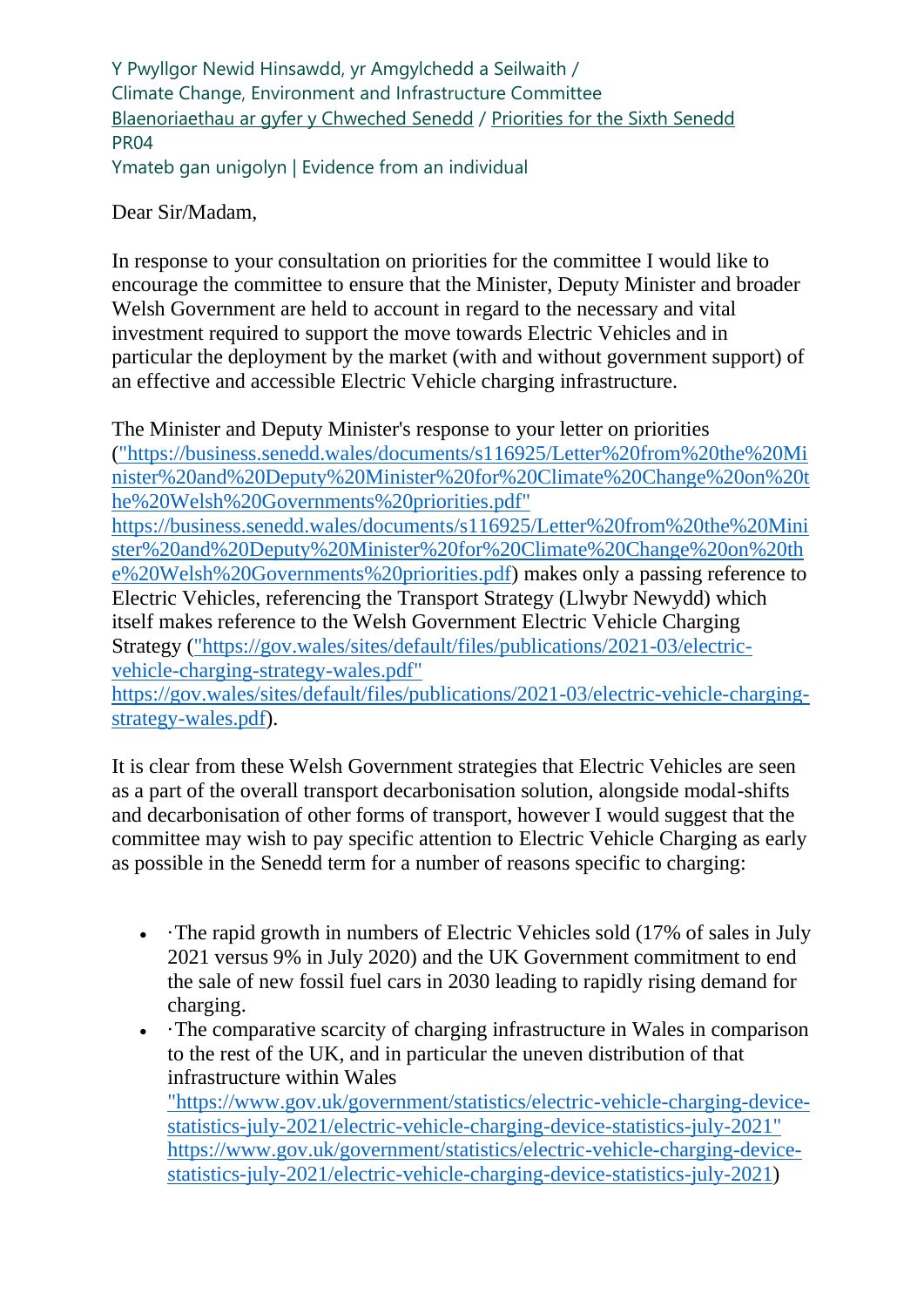- The 'different' nature of Electric Vehicle Charging infrastructure which is not comparable to traditional petrol and diesel fuels. For example, due to the near-ubiquity of electricity supply a small scale (domestic) charging station can be situated almost anywhere, a significant Rapid Charging site site akin to a Fuelling Station requires careful planning and engagement with the Electricity Infrastructure operators. This is in direct contrast to traditional fuelling stations where the fuel is brought in by road and therefore a station can be almost anywhere but there is little to no charging at home.
- The significant price differential for charging (from as low as 5p per kWh at home, to 70p per kWh at some public site - an equivalent difference of 1.5p per mile and 22.5p per mile.
- The opportunity presented by Electric Vehicles to provide smart 'grid balancing' if charging infrastructure is strategically co-ordinated in collaboration with Electricity Networks - reducing the need to use fossil fuels for short-term energy peaks. An opportunity which will be lost if leadership is not shown early in deployment of charging infrastructure.
- The need for early intervention to ensure that the infrastructure investments made by the private sector are aligned with the needs of Wales, including the Welsh language and rural communities.

Alongside the committees consideration of Electric Vehicle Charging in general, some areas that the committee may wish to consider might include:

## **The Ambition and Scale of the Electric Vehicle Charging Strategy in regard to Rapid Charging infrastructure**

The Welsh Government's strategy's predicts a need for 4,000 rapid chargers by 2030 and promises the delivery of "a rapid charging network will be provided across the strategic trunk road network of Wales, providing charging at a distance of approximately 20 miles" by 2025 (Charging Strategy, p.35). Given the rate of growth, this could be considered wholly inadequate and the '20 miles' goal has nearly been met by general private sector investment (although reliability is a significant issue).

The current approach by Welsh Government (by Transport for Wales) is to implement single or dual chargers at 'in-fill' locations which will ensure that there is a charging opportunity on all major roads across Wales. Whilst a broad spread of rapid charging locations is vital to increased Electric Vehicle uptake, the number of chargers at each location is a vital component. Given that the current rapid charge time for a 2021 electric vehicle is between 30 minutes and one hour, they can only service a limited number of vehicles at any one time.

Companies such as Gridserve commission over 30 rapid chargers in their 'hub' locations [\("https://www.drivingelectric.com/news/982/uks-first-electric-forecourt-](%22https:/www.drivingelectric.com/news/982/uks-first-electric-forecourt-open-november%22%20https:/www.drivingelectric.com/news/982/uks-first-electric-forecourt-open-november)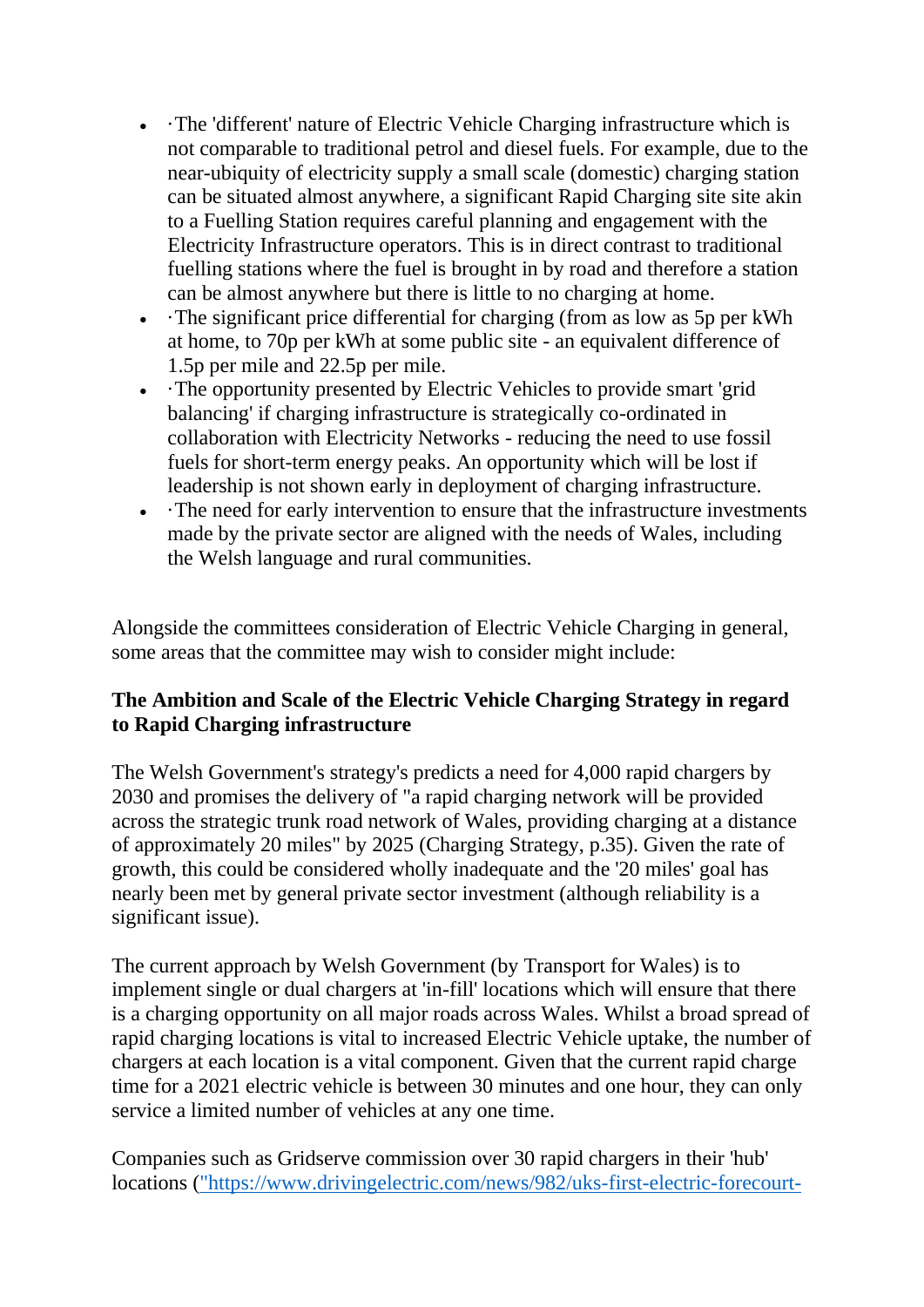[open-november" https://www.drivingelectric.com/news/982/uks-first-electric](%22https:/www.drivingelectric.com/news/982/uks-first-electric-forecourt-open-november%22%20https:/www.drivingelectric.com/news/982/uks-first-electric-forecourt-open-november)[forecourt-open-november\)](%22https:/www.drivingelectric.com/news/982/uks-first-electric-forecourt-open-november%22%20https:/www.drivingelectric.com/news/982/uks-first-electric-forecourt-open-november) today and the proposed M56 Tatton services aims to have 54 charge points at opening [\("https://www.tattonservices.com/vision"](%22https:/www.tattonservices.com/vision%22%20https:/www.tattonservices.com/vision)  [https://www.tattonservices.com/vision\)](%22https:/www.tattonservices.com/vision%22%20https:/www.tattonservices.com/vision). These levels are indicators of the likely parallel demand from Electric Vehicles during peak periods, and the need to ensure enough supply. In contrast to a filling station which may have six pumps, fuelling a potential of 72 cars an hour, the same number of rapid chargers would only be able to service 6-12 at maximum.

The risk exists in the current approach taken by Welsh Government that there will be a sporadic distribution of rapid charging across Wales to thousands of sites with small numbers of 'pumps' leading to queuing and 'charge point hunting' by Electric Vehicle drivers, resulting in a poor experience, lower uptake and slower decarbonisation.

The committee may wish to explore, therefore, whether the Welsh Government's strategy is set to the right timescale and, critically, whether their targets need to be revised to ensure that enough rapid chargers are available at any one location.

## **Leadership and collaboration in regard to on-street charging solutions**

One of the major advantages of Electric Vehicles - the ability to charge at home for a (comparatively) low cost - is currently highly dependent on people having offroad parking. Although the UK Government has made available substantial grants for Local Authorities to provide on-street charging solutions this has not been taken up to a significant level in Wales. The risk exists that the experience for people across Wales will be vastly different based upon not only whether they have off-road parking but also their local authority, conversely the opportunity exists for an aligned schemes which meet the needs of local communities but also provide a consistency of approach (including cost levels and terms of use) across Wales.

The committee may wish to understand what role Welsh Government intends to play in supporting the needs of those people who do not have access to off-road parking in ensuring an effective uptake by this group of car users and how they will ensure this group is not disadvantaged by punitive electricity costs, lack of provision, or overly restrictive terms of use.

## **Impact on independent filling stations**

Equity of access to charging infrastructure is key in ensuring that all areas of Wales are able to decarbonise and to realise the financial and other benefits of Electric Vehicles and no doubt Welsh Government and Local Authorities will be keen to ensure that rapid charging infrastructure is available in rural areas. However, current and planned rapid charging investments (both from the public